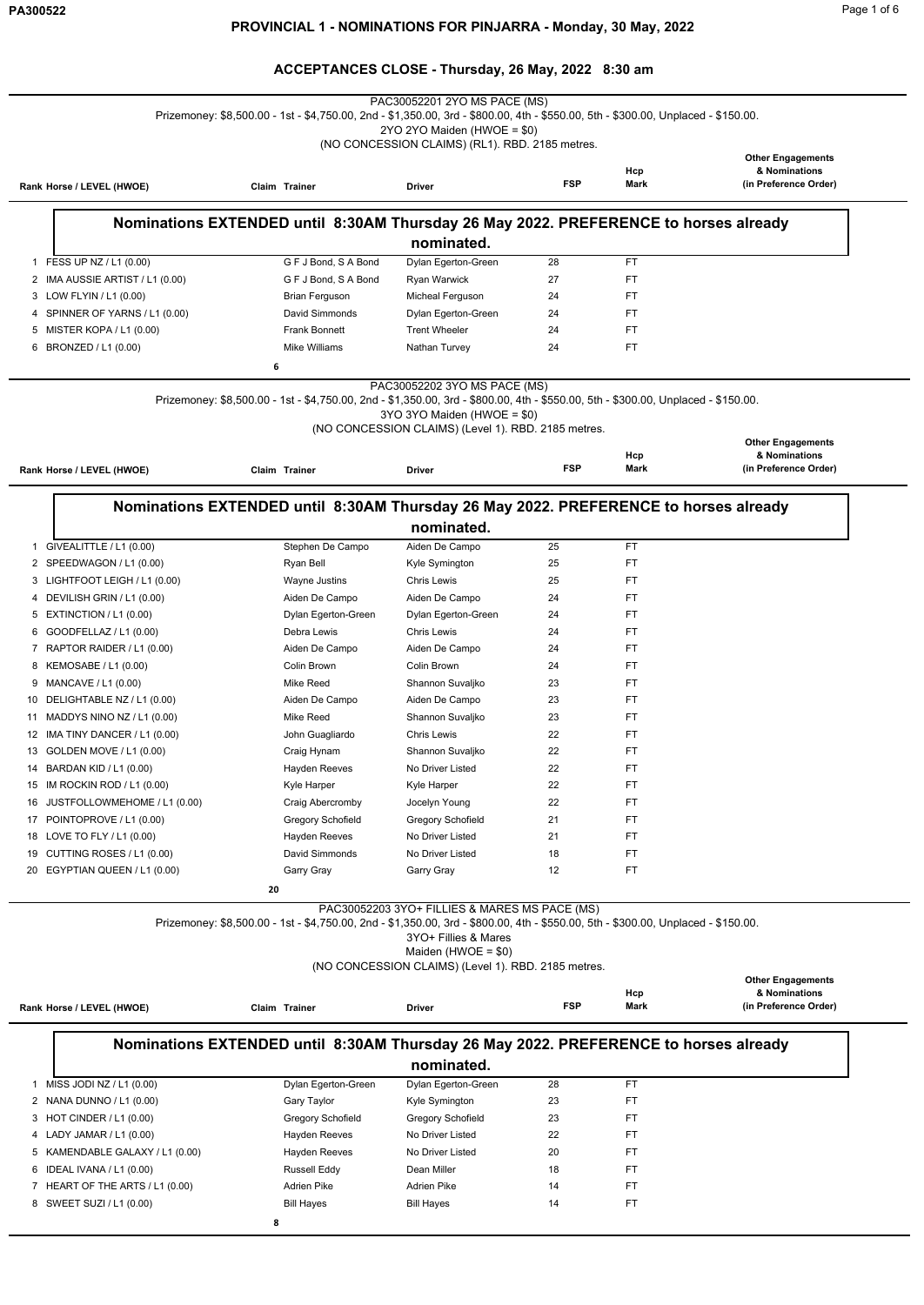|                                                                                      |                                                                                                                                   | PAC30052204 3YO+ CONDITIONED MS PACE (MS)                                       |            |      |                                                                                                                                                           |
|--------------------------------------------------------------------------------------|-----------------------------------------------------------------------------------------------------------------------------------|---------------------------------------------------------------------------------|------------|------|-----------------------------------------------------------------------------------------------------------------------------------------------------------|
|                                                                                      | Prizemoney: \$8,500.00 - 1st - \$4,750.00, 2nd - \$1,350.00, 3rd - \$800.00, 4th - \$550.00, 5th - \$300.00, Unplaced - \$150.00. |                                                                                 |            |      |                                                                                                                                                           |
|                                                                                      |                                                                                                                                   | 3YO+ L10+ CONDITIONED PACE                                                      |            |      |                                                                                                                                                           |
|                                                                                      |                                                                                                                                   | HWOE LT \$100,000 with L5\$ LT \$5,000<br>(NO CONCESSION CLAIMS)                |            |      |                                                                                                                                                           |
|                                                                                      |                                                                                                                                   |                                                                                 |            |      | AE Preferred Eligible Acceptors, other than Late Nominations, for RL10 to RL14 races at Prior Friday GP Prime meeting who have not gained a start at that |
|                                                                                      |                                                                                                                                   | meeting.                                                                        |            |      |                                                                                                                                                           |
|                                                                                      |                                                                                                                                   | Preference to HWOE \$40,000+                                                    |            |      |                                                                                                                                                           |
|                                                                                      |                                                                                                                                   | (RL13). PBD/\$L5. 2185 metres.                                                  |            |      |                                                                                                                                                           |
|                                                                                      |                                                                                                                                   |                                                                                 |            | Hcp  | <b>Other Engagements</b><br>& Nominations                                                                                                                 |
| Rank Horse / LEVEL (HWOE)                                                            | Claim Trainer                                                                                                                     | <b>Driver</b>                                                                   | <b>FSP</b> | Mark | (in Preference Order)                                                                                                                                     |
|                                                                                      |                                                                                                                                   |                                                                                 |            |      |                                                                                                                                                           |
| Nominations EXTENDED until 8:30AM Thursday 26 May 2022. PREFERENCE to horses already |                                                                                                                                   | nominated.                                                                      |            |      |                                                                                                                                                           |
|                                                                                      |                                                                                                                                   |                                                                                 |            |      |                                                                                                                                                           |
| <b>MEETS RACE PREFERENCE</b><br>1 COOL WATER PADDY NZ / L13 (88,775.00)              | Nathan Turvey                                                                                                                     | Nathan Turvey                                                                   | 35         | FT   |                                                                                                                                                           |
| 2 BETTOR COPAGOODONE / L11 (64,259.62)                                               | <b>Tracy Reay</b>                                                                                                                 | Chris Voak                                                                      | 28         | FT.  | (1-PAC30052204), (2-PAC30052210)                                                                                                                          |
| 3 EUSTON FLYER / L10 (54,715.00)                                                     | <b>Matthew Scott</b>                                                                                                              | Shannon Suvaljko                                                                | 21         | FT   |                                                                                                                                                           |
| 4 TWOANDAHALF TIGERS NZ / L11 (62,250.00)                                            | <b>Tracy Reay</b>                                                                                                                 | Emily Suvaljko                                                                  | 21         | FT   | (1-PAC30052204), (2-PAC30052210)                                                                                                                          |
| DOES NOT MEET RACE PREFERENCE                                                        |                                                                                                                                   |                                                                                 |            |      |                                                                                                                                                           |
| 5 CAPTAINS BEACHBABE / L8 (28,097.24)                                                | <b>Tracy Reay</b>                                                                                                                 | Chris Voak                                                                      | 39         | FT   | Engaged PINJARA 25/05/2022 /<br>(1-PAC30052206),(2-PAC30052205),(3-PAC3005                                                                                |
| 6 ANVIL ROLLOVER / L9 (38,512.50)                                                    | Russell Eddy                                                                                                                      | Dean Miller                                                                     | 25         | FT.  | 2204)<br>Engaged PINJARA 25/05/2022 /                                                                                                                     |
|                                                                                      |                                                                                                                                   |                                                                                 |            |      | (1-PAC30052204), (2-PAC30052205)                                                                                                                          |
| 7 WATCH ME REACT / L7 (20,468.78)                                                    | Brad Lynn                                                                                                                         | Chris Voak                                                                      | 19         | FT.  | (1-PAC30052204),(2-PAC30052205),(3-PAC3005                                                                                                                |
| 8 GENERAL JOLT / L5 (9,579.49)                                                       | lan Foley                                                                                                                         | Ryan Warwick                                                                    | 17         | FT   | 2206),(4-PAC30052207)<br>Engaged PINJARA 25/05/2022 /<br>(1-PAC30052207), (2-PAC30052204)                                                                 |
|                                                                                      | 8                                                                                                                                 |                                                                                 |            |      |                                                                                                                                                           |
|                                                                                      |                                                                                                                                   | PAC30052205 3YO+ MS PACE (MS)                                                   |            |      |                                                                                                                                                           |
|                                                                                      | Prizemoney: \$8,500.00 - 1st - \$4,750.00, 2nd - \$1,350.00, 3rd - \$800.00, 4th - \$550.00, 5th - \$300.00, Unplaced - \$150.00. |                                                                                 |            |      |                                                                                                                                                           |
|                                                                                      |                                                                                                                                   | 3YO+ L8/9 NE HWOE \$40,000+                                                     |            |      |                                                                                                                                                           |
|                                                                                      |                                                                                                                                   | (NO CONCESSION CLAIMS) (RL9)<br>Preference to HWOE \$25,000+. RBD. 2185 metres. |            |      |                                                                                                                                                           |
|                                                                                      |                                                                                                                                   |                                                                                 |            |      | <b>Other Engagements</b>                                                                                                                                  |
|                                                                                      |                                                                                                                                   |                                                                                 |            | Hcp  | & Nominations                                                                                                                                             |
| Rank Horse / LEVEL (HWOE)                                                            | Claim Trainer                                                                                                                     | Driver                                                                          | <b>FSP</b> | Mark | (in Preference Order)                                                                                                                                     |
| Nominations EXTENDED until 8:30AM Thursday 26 May 2022. PREFERENCE to horses already |                                                                                                                                   |                                                                                 |            |      |                                                                                                                                                           |
|                                                                                      |                                                                                                                                   | nominated.                                                                      |            |      |                                                                                                                                                           |
|                                                                                      |                                                                                                                                   |                                                                                 |            |      |                                                                                                                                                           |
| <b>MEETS RACE PREFERENCE</b>                                                         |                                                                                                                                   |                                                                                 |            |      |                                                                                                                                                           |
| 1 STAMFORD NZ / L9 (35,363.22)                                                       | Ray Williams                                                                                                                      | Ryan Warwick                                                                    | 40         | FT   |                                                                                                                                                           |
| 2 CAPTAINS BEACHBABE / L8 (28,097.24)                                                | <b>Tracy Reay</b>                                                                                                                 | Chris Voak                                                                      | 39         | FT   | Engaged PINJARA 25/05/2022 /<br>(1-PAC30052206),(2-PAC30052205),(3-PAC3005<br>2204)                                                                       |
| 3 MISS LAMARR / L9 (32,601.91)                                                       | Michael Brennan                                                                                                                   | No Driver Listed                                                                | 39         | FT   |                                                                                                                                                           |
| 4 GREGARMY / L8 (27,217.00)                                                          | Craig Abercromby                                                                                                                  | Jocelyn Young                                                                   | 38         | FT.  |                                                                                                                                                           |
| 5 SEERYANFLY / L8 (30,642.61)                                                        | Dylan Egerton-Green                                                                                                               | Dylan Egerton-Green                                                             | 38         | FT.  | (1-PAC30052210), (2-PAC30052205)                                                                                                                          |
| 6 GIVE US A WAVE / L8 (26,226.49)                                                    | G F J Bond, S A Bond                                                                                                              | Ryan Warwick                                                                    | 37         | FT.  |                                                                                                                                                           |
| 7 MARKHAM EYRE NZ / L8 (30,160.00)                                                   | G F J Bond, S A Bond                                                                                                              | Ryan Warwick                                                                    | 30         | FT.  |                                                                                                                                                           |
| 8 ANVIL ROLLOVER / L9 (38,512.50)                                                    | Russell Eddy                                                                                                                      | Dean Miller                                                                     | 25         | FT.  | Engaged PINJARA 25/05/2022 /                                                                                                                              |
| DOES NOT MEET RACE PREFERENCE                                                        |                                                                                                                                   |                                                                                 |            |      | (1-PAC30052204), (2-PAC30052205)                                                                                                                          |
| 9 WATCH ME REACT / L7 (20,468.78)                                                    | Brad Lynn                                                                                                                         | Chris Voak                                                                      | 19         | FT.  | (1-PAC30052204),(2-PAC30052205),(3-PAC3005                                                                                                                |
|                                                                                      |                                                                                                                                   |                                                                                 |            |      | 2206), (4-PAC30052207)                                                                                                                                    |
|                                                                                      | 9                                                                                                                                 |                                                                                 |            |      |                                                                                                                                                           |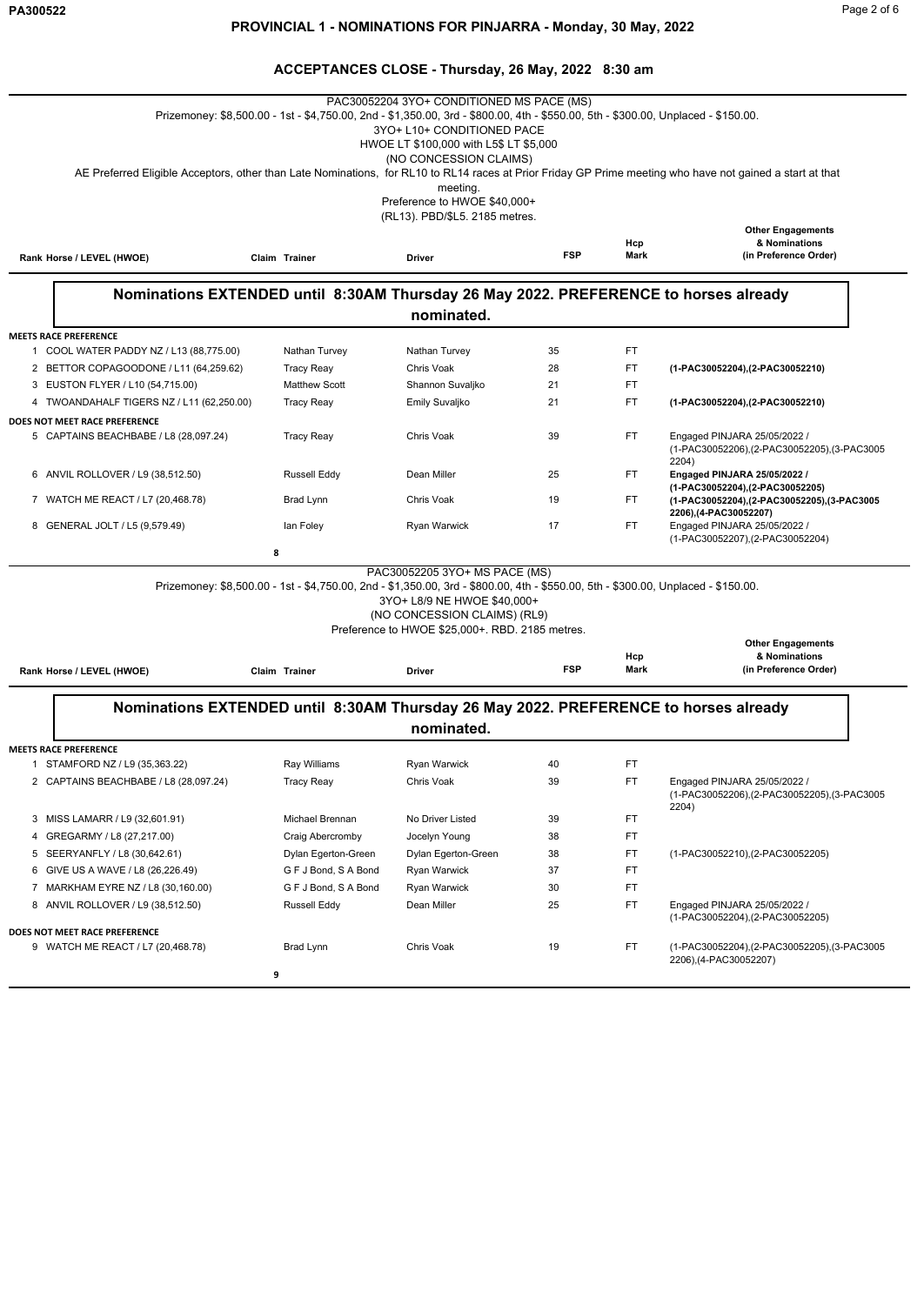| Page 3 of 6 |  |  |
|-------------|--|--|
|             |  |  |

|    |                                          | Prizemoney: \$8,500.00 - 1st - \$4,750.00, 2nd - \$1,350.00, 3rd - \$800.00, 4th - \$550.00, 5th - \$300.00, Unplaced - \$150.00. | PAC30052206 3YO+ MS PACE (MS)<br>3YO+ L6/7 (CL8) HWOE LT \$25,000<br>(CONCESSIONS HWOE LT \$32,500)<br>Preference to HWOE \$12,000+<br>(RL7)<br>(Concessions for Novice Driver, Fillies & Mares). PBD/L. 2185 metres. |             |                                                                    |                                                                                       |
|----|------------------------------------------|-----------------------------------------------------------------------------------------------------------------------------------|-----------------------------------------------------------------------------------------------------------------------------------------------------------------------------------------------------------------------|-------------|--------------------------------------------------------------------|---------------------------------------------------------------------------------------|
|    | Rank Horse / LEVEL (HWOE)                | Claim Trainer                                                                                                                     | <b>FSP</b>                                                                                                                                                                                                            | Hcp<br>Mark | <b>Other Engagements</b><br>& Nominations<br>(in Preference Order) |                                                                                       |
|    |                                          | Nominations EXTENDED until 8:30AM Thursday 26 May 2022. PREFERENCE to horses already                                              | nominated.                                                                                                                                                                                                            |             |                                                                    |                                                                                       |
|    | <b>MEETS RACE PREFERENCE</b>             |                                                                                                                                   |                                                                                                                                                                                                                       |             |                                                                    |                                                                                       |
|    | 1 IN THE SPOTLIGHT NZ / L6 (12,864.17)   | G F J Bond, S A Bond                                                                                                              | Ryan Warwick                                                                                                                                                                                                          | 45          | FT.                                                                | (1-PAC30052206), (2-PAC30052207)                                                      |
|    | 2 HILLVIEW BONDI / L8 (26,790.37)        | Ryan Bell                                                                                                                         | Kyle Symington (cl)                                                                                                                                                                                                   | 40          | FT.                                                                |                                                                                       |
|    | 3 CAPTAINS BEACHBABE / L8 (28,097.24)    | <b>Tracy Reav</b>                                                                                                                 | Chris Voak                                                                                                                                                                                                            | 39          | FT.                                                                | Engaged PINJARA 25/05/2022 /<br>(1-PAC30052206), (2-PAC30052205), (3-PAC3005<br>2204) |
|    | 4 MIGHT AS WELL NZ / L6 (15,225.00)      | G F J Bond, S A Bond                                                                                                              | Ryan Warwick                                                                                                                                                                                                          | 37          | FT.                                                                | (1-PAC30052206), (2-PAC30052207)                                                      |
| 5  | NOMOREPINTSFORYOU / L6 (17,562.50)       | Michael Brennan                                                                                                                   | No Driver Listed                                                                                                                                                                                                      | 36          | FT.                                                                | (1-PAC30052206), (2-PAC30052207)                                                      |
| 6  | FORBIDDEN JEWEL NZ / L6 (15,600.00)      | G F J Bond, S A Bond                                                                                                              | <b>Ryan Warwick</b>                                                                                                                                                                                                   | 36          | FT.                                                                |                                                                                       |
|    | 7 DIAMOND DAZE / L6 (15,725.24)          | Leeann Lee                                                                                                                        | <b>Chris Lewis</b>                                                                                                                                                                                                    | 36          | FT.                                                                | (1-PAC30052206), (2-PAC30052207)                                                      |
|    | 8 DYNAMITE DOLLY / L6 (14,977.62)        | Kyle Anderson                                                                                                                     | Kyle Harper                                                                                                                                                                                                           | 35          | FT.                                                                |                                                                                       |
| 9  | UNDER THE ALTA / L6 (15,331.12)          | <b>Chris Willis</b>                                                                                                               | Gary Hall Jnr                                                                                                                                                                                                         | 33          | FT.                                                                |                                                                                       |
|    | 10 GETN WIGGY WITHIT NZ / L6 (14,400.00) | Michael Young                                                                                                                     | Emily Suvaljko                                                                                                                                                                                                        | 27          | FT.                                                                |                                                                                       |
| 11 | ONLY FIVE STARZZZ / L6 (12,755.87)       | <b>Kevin Charles</b>                                                                                                              | <b>Hayden Charles</b>                                                                                                                                                                                                 | 23          | FT.                                                                | (1-PAC30052207),(2-PAC30052206)                                                       |
|    | 12 ALTAS ANGEL / L6 (18,334.30)          | Colin Brown                                                                                                                       | Colin Brown                                                                                                                                                                                                           | 23          | FT.                                                                |                                                                                       |
|    | 13 OHOKA TITAN NZ / L6 (17,239.75)       | <b>Tony Svilicich</b>                                                                                                             | Shannon Suvaljko                                                                                                                                                                                                      | 22          | FT.                                                                | Engaged GLPARK 27/05/2022 /<br>(1-PAC30052206),(2-PAC30052207)                        |
|    | 14 CALL TO ARMS / L6 (14,956.16)         | <b>Edward Burnham</b>                                                                                                             | Dean Miller                                                                                                                                                                                                           | 21          | FT.                                                                | Engaged PINJARA 25/05/2022 /<br>(1-PAC30052210), (2-PAC30052207), (3-PAC3005<br>2206) |
|    | 15 WATCH ME REACT / L7 (20,468.78)       | Brad Lynn                                                                                                                         | Chris Voak                                                                                                                                                                                                            | 19          | FT.                                                                | (1-PAC30052204), (2-PAC30052205), (3-PAC3005<br>2206), (4-PAC30052207)                |
|    | 16 AUSSIE EDITION / L7 (18,681.12)       | <b>Brian Ferguson</b>                                                                                                             | Micheal Ferguson                                                                                                                                                                                                      | 17          | FT.                                                                |                                                                                       |
|    | 17 FIREPLAY / L6 (16,077.00)             | Russell Eddy                                                                                                                      | Dean Miller                                                                                                                                                                                                           | 17          | FT.                                                                | Engaged PINJARA 25/05/2022 /<br>(1-PAC30052206),(2-PAC30052207)                       |
|    |                                          | 17                                                                                                                                |                                                                                                                                                                                                                       |             |                                                                    |                                                                                       |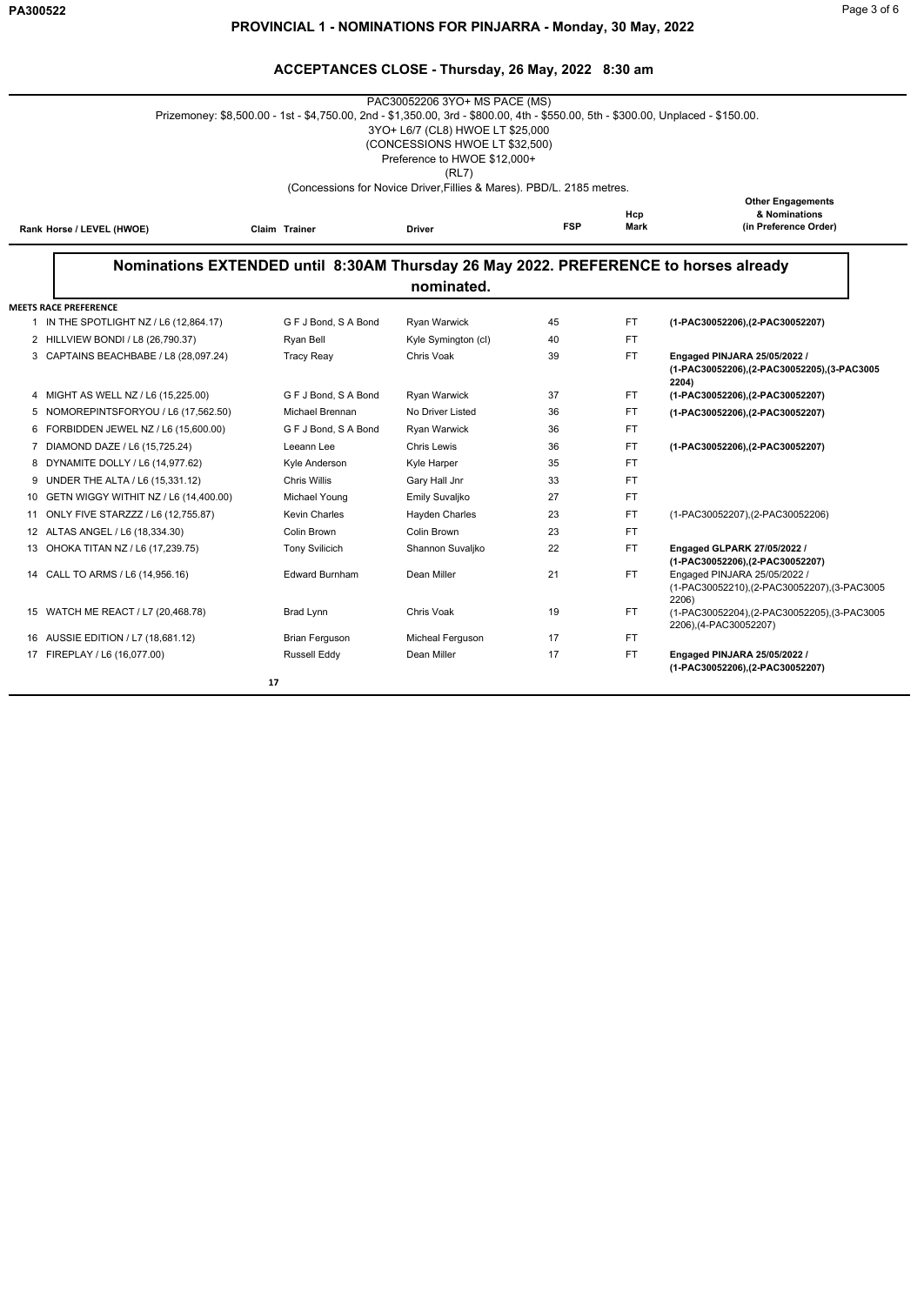$\overline{\phantom{0}}$ 

### **ACCEPTANCES CLOSE - Thursday, 26 May, 2022 8:30 am**

|          |                                                                     | Prizemoney: \$8,500.00 - 1st - \$4,750.00, 2nd - \$1,350.00, 3rd - \$800.00, 4th - \$550.00, 5th - \$300.00, Unplaced - \$150.00. | .<br>PAC30052207 3YO+ MS PACE (MS)<br>3YO+ L5/6 (CL7) HWOE LT \$18,500<br>(CONCESSIONS HWOE LT \$25,000)<br>Preference to HWOE \$9,000+<br>(RL6) |            |             |                                                                      |
|----------|---------------------------------------------------------------------|-----------------------------------------------------------------------------------------------------------------------------------|--------------------------------------------------------------------------------------------------------------------------------------------------|------------|-------------|----------------------------------------------------------------------|
|          |                                                                     |                                                                                                                                   | (Concessions for Novice Driver, Fillies & Mares). PBD/L. 2185 metres.                                                                            |            |             |                                                                      |
|          | Rank Horse / LEVEL (HWOE)                                           | Claim Trainer                                                                                                                     | Driver                                                                                                                                           | <b>FSP</b> | Hcp<br>Mark | <b>Other Engagements</b><br>& Nominations<br>(in Preference Order)   |
|          |                                                                     |                                                                                                                                   |                                                                                                                                                  |            |             |                                                                      |
|          |                                                                     | Nominations EXTENDED until 8:30AM Thursday 26 May 2022. PREFERENCE to horses already                                              | nominated.                                                                                                                                       |            |             |                                                                      |
|          | <b>MEETS RACE PREFERENCE</b>                                        |                                                                                                                                   |                                                                                                                                                  |            |             |                                                                      |
|          | 1 IN THE SPOTLIGHT NZ / L6 (12,864.17)                              | G F J Bond, S A Bond                                                                                                              | Ryan Warwick                                                                                                                                     | 45         | FT          | (1-PAC30052206), (2-PAC30052207)                                     |
|          | 2 STREET HAWK NZ / L5 (11,812.50)                                   | G F J Bond, S A Bond                                                                                                              | Ryan Warwick                                                                                                                                     | 37         | FT          |                                                                      |
|          | 3 MIGHT AS WELL NZ / L6 (15,225.00)                                 | G F J Bond, S A Bond                                                                                                              | Ryan Warwick                                                                                                                                     | 37         | FT          | (1-PAC30052206), (2-PAC30052207)                                     |
| 4        | DIAMOND DAZE / L6 (15,725.24)                                       | Leeann Lee                                                                                                                        | <b>Chris Lewis</b>                                                                                                                               | 36         | FT          | (1-PAC30052206), (2-PAC30052207)                                     |
|          | 5 NOMOREPINTSFORYOU / L6 (17,562.50)                                | Michael Brennan                                                                                                                   | No Driver Listed                                                                                                                                 | 36         | FT          | (1-PAC30052206), (2-PAC30052207)                                     |
| 6        | IFEEL SIKDARL / L5 (10,904.99)                                      | <b>Graham Cummins</b>                                                                                                             | Ryan Warwick                                                                                                                                     | 32         | FT          |                                                                      |
|          | 7 FARAWAYEYES / L7 (24,701.67)                                      | Lang Inwood                                                                                                                       | Emily Suvaljko                                                                                                                                   | 30         | FT          |                                                                      |
| 8        | PIVOTAL / L5 (10,504.68)                                            | Madeliene Young                                                                                                                   | Madeliene Young                                                                                                                                  | 30         | FT          |                                                                      |
| 9        | POCKETFULOFPEPPER / L5 (10,921.50)                                  | Michael Young                                                                                                                     | Emily Suvaljko                                                                                                                                   | 30         | FT          |                                                                      |
| 10<br>11 | IMA SOCIALITE / L5 (11,419.25)<br>STRIKE MASTER NZ / L6 (13,450.50) | G F J Bond, S A Bond<br><b>Ryan Cummins</b>                                                                                       | Ryan Warwick<br>Jocelyn Young                                                                                                                    | 29<br>24   | FT<br>FT    |                                                                      |
|          | 12 MARY JOE / L5 (11,208.74)                                        | <b>Kevin Charles</b>                                                                                                              | Hayden Charles                                                                                                                                   | 24         | FT          |                                                                      |
|          | 13 POPPY SENSATION / L5 (9,500.00)                                  | Brad Lynn                                                                                                                         | Chris Voak                                                                                                                                       | 24         | FT          |                                                                      |
| 14       | ONLY FIVE STARZZZ / L6 (12,755.87)                                  | <b>Kevin Charles</b>                                                                                                              | Hayden Charles                                                                                                                                   | 23         | FT          | (1-PAC30052207),(2-PAC30052206)                                      |
|          | 15 TINSELTOWN NZ / L6 (16,653.00)                                   | <b>Frank Fitzpatrick</b>                                                                                                          | Ryan Warwick                                                                                                                                     | 23         | FT          |                                                                      |
| 16       | OHOKA TITAN NZ / L6 (17,239.75)                                     | <b>Tony Svilicich</b>                                                                                                             | Shannon Suvaljko                                                                                                                                 | 22         | FT          | Engaged GLPARK 27/05/2022 /                                          |
| 17       | GOODONYA MATE / L5 (9,767.62)                                       | <b>Brian Clemens</b>                                                                                                              | No Driver Listed                                                                                                                                 | 22         | FT          | (1-PAC30052206), (2-PAC30052207)                                     |
| 18       | CALL TO ARMS / L6 (14,956.16)                                       | <b>Edward Burnham</b>                                                                                                             | Dean Miller                                                                                                                                      | 21         | FT          | Engaged PINJARA 25/05/2022 /                                         |
|          |                                                                     |                                                                                                                                   |                                                                                                                                                  |            |             | (1-PAC30052210),(2-PAC30052207),(3-PAC3005<br>2206)                  |
| 19       | WATCH ME REACT / L7 (20,468.78)                                     | Brad Lynn                                                                                                                         | No Driver Listed                                                                                                                                 | 19         | FT          | (1-PAC30052204),(2-PAC30052205),(3-PAC3005<br>2206), (4-PAC30052207) |
| 20       | FIREPLAY / L6 (16,077.00)                                           | <b>Russell Eddy</b>                                                                                                               | Dean Miller                                                                                                                                      | 17         | FT.         | Engaged PINJARA 25/05/2022 /<br>(1-PAC30052206), (2-PAC30052207)     |
|          | 21 GENERAL JOLT / L5 (9,579.49)                                     | lan Foley                                                                                                                         | Ryan Warwick                                                                                                                                     | 17         | FT          | Engaged PINJARA 25/05/2022 /                                         |
|          | 22 ALTAMATUM NZ / L6 (18,200.50)                                    | David Simmonds                                                                                                                    | <b>Chris Lewis</b>                                                                                                                               | 13         | FT          | (1-PAC30052207),(2-PAC30052204)                                      |
|          | DOES NOT MEET RACE PREFERENCE                                       |                                                                                                                                   |                                                                                                                                                  |            |             |                                                                      |
|          | 23 ALLWOOD WIZARD / L4 (6,964.87)                                   | Dylan Quadrio                                                                                                                     | Shannon Suvaljko                                                                                                                                 | 21         | FT          | Engaged PINJARA 25/05/2022 /<br>(1-PAC30052208), (2-PAC30052207)     |
|          |                                                                     | 23                                                                                                                                |                                                                                                                                                  |            |             |                                                                      |
|          |                                                                     | Prizemoney: \$8,500.00 - 1st - \$4,750.00, 2nd - \$1,350.00, 3rd - \$800.00, 4th - \$550.00, 5th - \$300.00, Unplaced - \$150.00. | PAC30052208 3YO+ MS PACE (MS)<br>3YO+ L2/4 NE HWOE \$9,000+<br>(NO CONCESSION CLAIMS)<br>Preference to HWOE \$1+<br>(RL4). PBD/L. 2185 metres.   |            |             |                                                                      |
|          |                                                                     |                                                                                                                                   |                                                                                                                                                  |            | Hcp         | <b>Other Engagements</b><br>& Nominations                            |
|          | Rank Horse / LEVEL (HWOE)                                           | Claim Trainer                                                                                                                     | Driver                                                                                                                                           | <b>FSP</b> | Mark        | (in Preference Order)                                                |
|          |                                                                     | Nominations EXTENDED until 8:30AM Thursday 26 May 2022. PREFERENCE to horses already                                              | nominated.                                                                                                                                       |            |             |                                                                      |
|          | <b>MEETS RACE PREFERENCE</b>                                        |                                                                                                                                   |                                                                                                                                                  |            |             |                                                                      |
|          | 1 LUCKY GALLEON NZ / L4 (7,275.00)                                  | Ray Williams                                                                                                                      | Dylan Egerton-Green                                                                                                                              | 35         | FT          |                                                                      |
|          | 2 NOTED / L2 (1,187.50)<br>3 LETS ROCK TONIGHT / L4 (6,177.50)      | G F J Bond, S A Bond<br><b>Kevin Charles</b>                                                                                      | Ryan Warwick<br>Hayden Charles                                                                                                                   | 34<br>29   | FT<br>FT    |                                                                      |
|          | 4 BEALAWYER / L2 (2,642.06)                                         | David Simmonds                                                                                                                    | Dylan Egerton-Green                                                                                                                              | 27         | FT          | Engaged PINJARA 25/05/2022 /                                         |
|          |                                                                     |                                                                                                                                   |                                                                                                                                                  |            |             | (1-PAC30052208),(2-PAC30052209)                                      |
|          | 5 ARTISTIC SCRIBE / L3 (3,762.99)                                   | Mike Howie                                                                                                                        | <b>Trent Wheeler</b>                                                                                                                             | 24         | FT          |                                                                      |
| 6        | GO WIDGIE / L4 (7,098.50)<br>7 MAD MAGIC / L4 (7,045.50)            | <b>Tracy Reay</b>                                                                                                                 | Emily Suvaljko<br>Chris Voak                                                                                                                     | 24<br>24   | FT<br>FT.   |                                                                      |
|          | 8 ALLWOOD WIZARD / L4 (6,964.87)                                    | Brad Lynn<br>Dylan Quadrio                                                                                                        | Shannon Suvaljko                                                                                                                                 | 21         | FT          | Engaged PINJARA 25/05/2022 /                                         |
|          |                                                                     |                                                                                                                                   |                                                                                                                                                  |            |             | (1-PAC30052208),(2-PAC30052207)                                      |
|          | 9 MOTOR ON LILLY / L3 (3,375.00)                                    | Lauren Harper                                                                                                                     | Kyle Harper                                                                                                                                      | 19         | FT          |                                                                      |
|          | 10 SECRET REACTION / L2 (2,401.93)                                  | Mike Howie                                                                                                                        | Aiden De Campo                                                                                                                                   | 17         | FT          | Engaged PINJARA 25/05/2022 /<br>(1-PAC30052208),(2-PAC30052209)      |
| 11       | GOOD DAY SUNSHINE NZ / L4 (8,060.00)                                | Colin Joss                                                                                                                        | Ryan Warwick                                                                                                                                     | 11         | FT          |                                                                      |
|          | DOES NOT MEET RACE PREFERENCE<br>12 BROOKLAND BOY / L1 (0.00)       | <b>Bill Hayes</b>                                                                                                                 | <b>Bill Hayes</b>                                                                                                                                | 24         | FT.         | (1-PAC30052209), (2-PAC30052208)                                     |

 **12**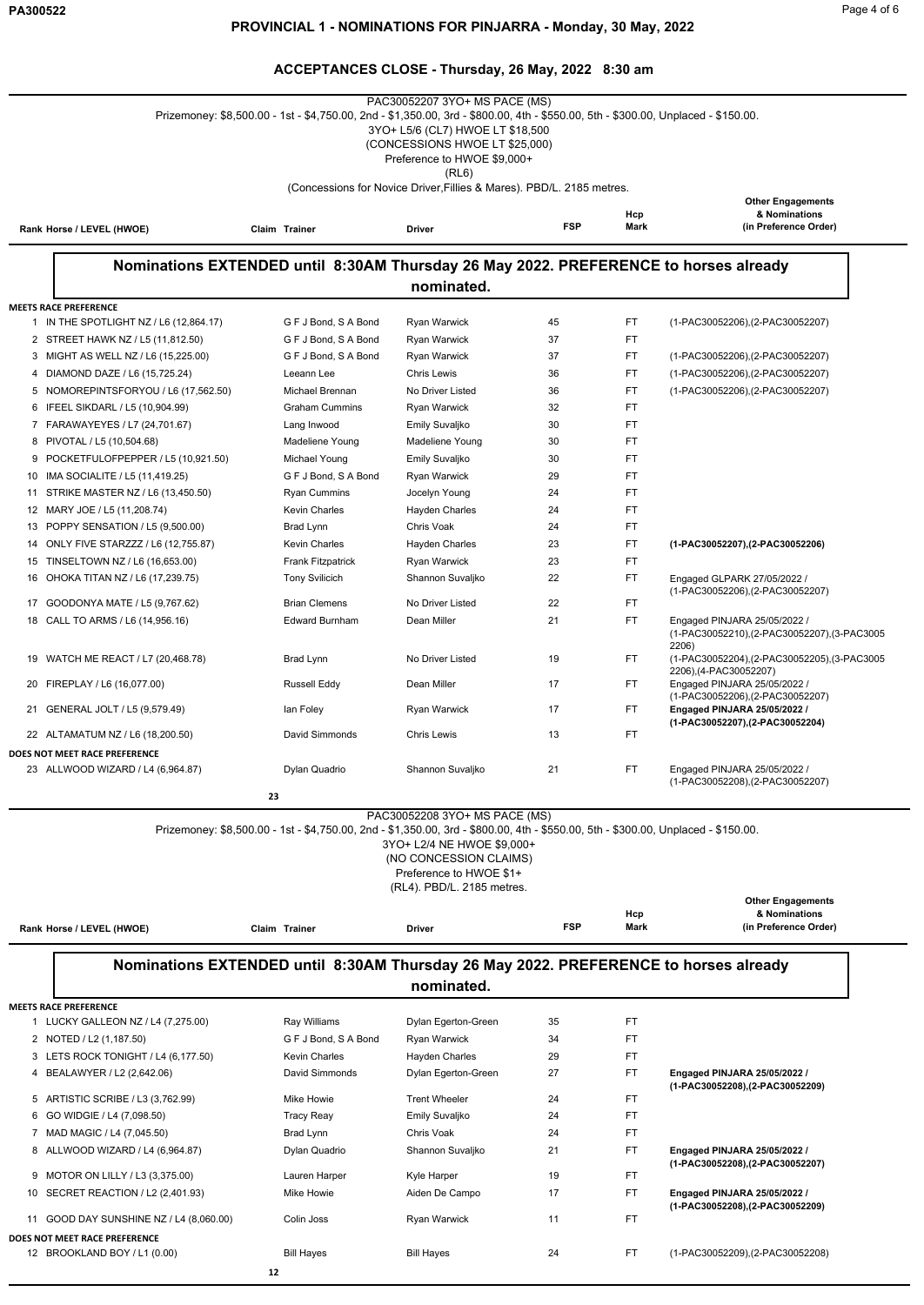